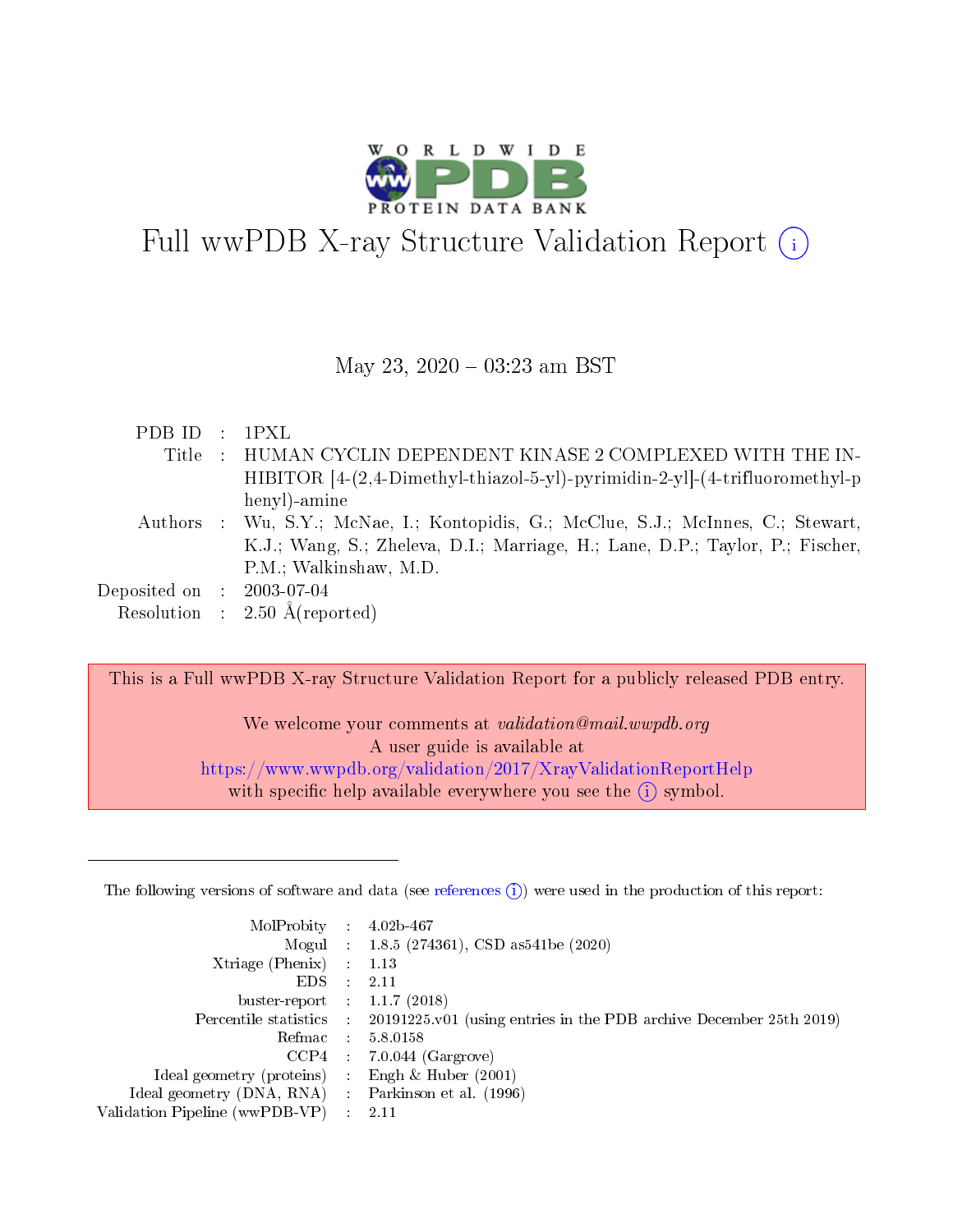# 1 [O](https://www.wwpdb.org/validation/2017/XrayValidationReportHelp#overall_quality)verall quality at a glance  $(i)$

The following experimental techniques were used to determine the structure: X-RAY DIFFRACTION

The reported resolution of this entry is 2.50 Å.

Percentile scores (ranging between 0-100) for global validation metrics of the entry are shown in the following graphic. The table shows the number of entries on which the scores are based.



| Metric                | Whole archive<br>$(\#\text{Entries})$ | Similar resolution<br>$(\#\text{Entries},\, \text{resolution}\; \text{range}(\textup{\AA}))$ |  |  |
|-----------------------|---------------------------------------|----------------------------------------------------------------------------------------------|--|--|
| $R_{free}$            | 130704                                | 4661 $(2.50-2.50)$                                                                           |  |  |
| Clashscore            | 141614                                | $5346$ $(2.50-2.50)$                                                                         |  |  |
| Ramachandran outliers | 138981                                | $5231 (2.50 - 2.50)$                                                                         |  |  |
| Sidechain outliers    | 138945                                | $5233(2.50-2.50)$                                                                            |  |  |
| RSRZ outliers         | 127900                                | $4559(2.50-2.50)$                                                                            |  |  |

The table below summarises the geometric issues observed across the polymeric chains and their fit to the electron density. The red, orange, yellow and green segments on the lower bar indicate the fraction of residues that contain outliers for  $>=3, 2, 1$  and 0 types of geometric quality criteria respectively. A grey segment represents the fraction of residues that are not modelled. The numeric value for each fraction is indicated below the corresponding segment, with a dot representing fractions  $\epsilon=5\%$  The upper red bar (where present) indicates the fraction of residues that have poor fit to the electron density. The numeric value is given above the bar.

| Mol | ${\rm Chain}$ | Length | Quality of chain |     |  |  |  |  |
|-----|---------------|--------|------------------|-----|--|--|--|--|
|     |               |        | 11%              |     |  |  |  |  |
|     |               | 298    | 64%              | 30% |  |  |  |  |

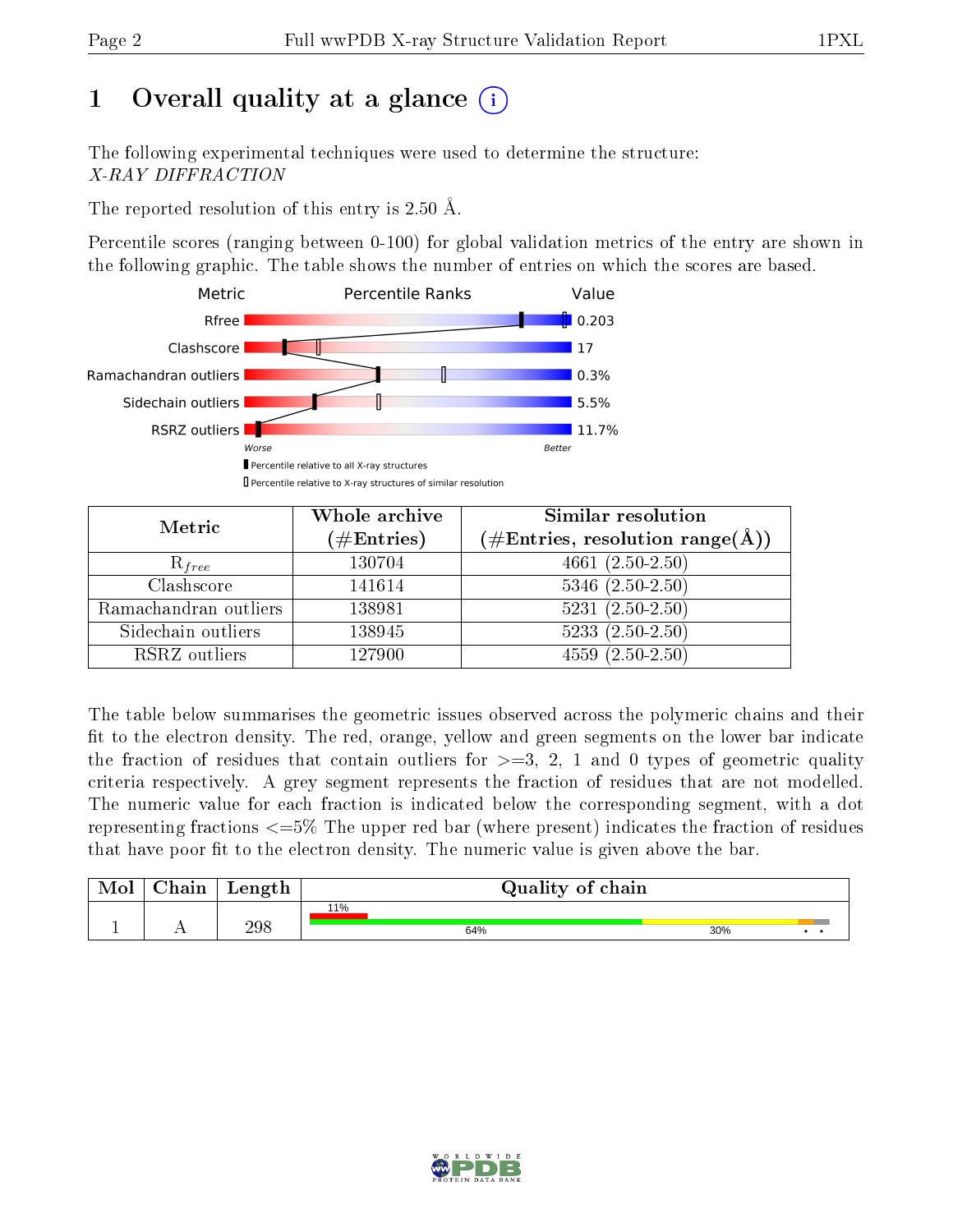# 2 Entry composition (i)

There are 3 unique types of molecules in this entry. The entry contains 2397 atoms, of which 0 are hydrogens and 0 are deuteriums.

In the tables below, the ZeroOcc column contains the number of atoms modelled with zero occupancy, the AltConf column contains the number of residues with at least one atom in alternate conformation and the Trace column contains the number of residues modelled with at most 2 atoms.

Molecule 1 is a protein called Cell division protein kinase 2.

| Mol | ${\rm Chain}$ | Residues | Atoms |     |     | $\text{ZeroOcc} \mid \text{AltConf} \mid \text{Trace}$ |  |  |  |
|-----|---------------|----------|-------|-----|-----|--------------------------------------------------------|--|--|--|
|     |               | 290      | Total | 526 | 398 | 406                                                    |  |  |  |

 Molecule 2 is 4-(2,4-DIMETHYL-1,3-THIAZOL-5-YL)-N-[4-(TRIFLUOROMETHYL)PHE NYL]PYRIMIDIN-2-AMINE (three-letter code: CK4) (formula:  $C_{16}H_{13}F_3N_4S$ ).



| Mol | Chain   Residues | Atoms |       |  | $ZeroOcc \mid AltConf \mid$ |  |  |
|-----|------------------|-------|-------|--|-----------------------------|--|--|
|     |                  | Total | C F N |  |                             |  |  |

Molecule 3 is water.

|  | $\text{Mol}$   Chain   Residues | Atoms       | $ZeroOcc$   AltConf |  |
|--|---------------------------------|-------------|---------------------|--|
|  |                                 | Total<br>35 |                     |  |

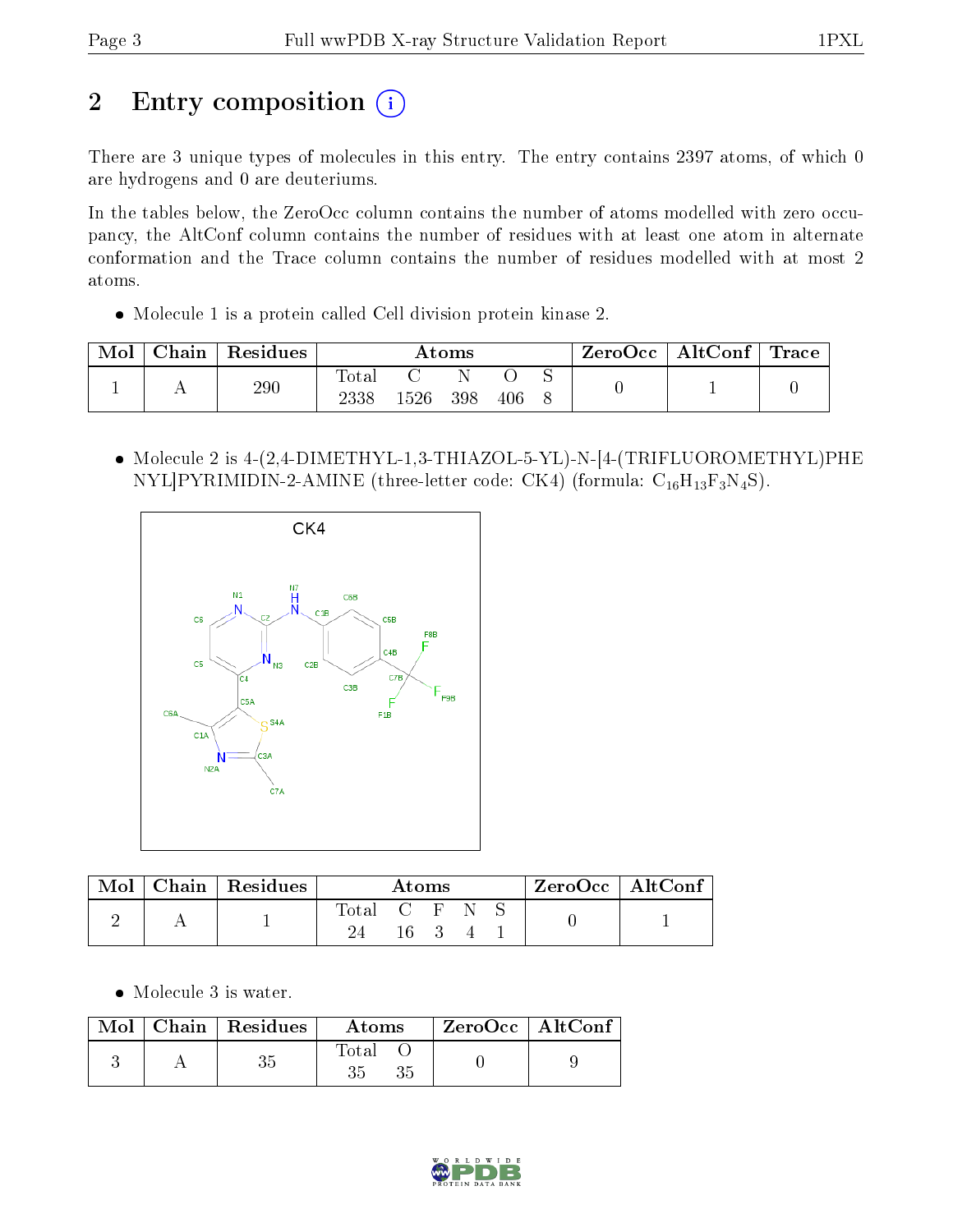## 3 Residue-property plots  $(i)$

These plots are drawn for all protein, RNA and DNA chains in the entry. The first graphic for a chain summarises the proportions of the various outlier classes displayed in the second graphic. The second graphic shows the sequence view annotated by issues in geometry and electron density. Residues are color-coded according to the number of geometric quality criteria for which they contain at least one outlier: green  $= 0$ , yellow  $= 1$ , orange  $= 2$  and red  $= 3$  or more. A red dot above a residue indicates a poor fit to the electron density (RSRZ  $> 2$ ). Stretches of 2 or more consecutive residues without any outlier are shown as a green connector. Residues present in the sample, but not in the model, are shown in grey.



• Molecule 1: Cell division protein kinase 2

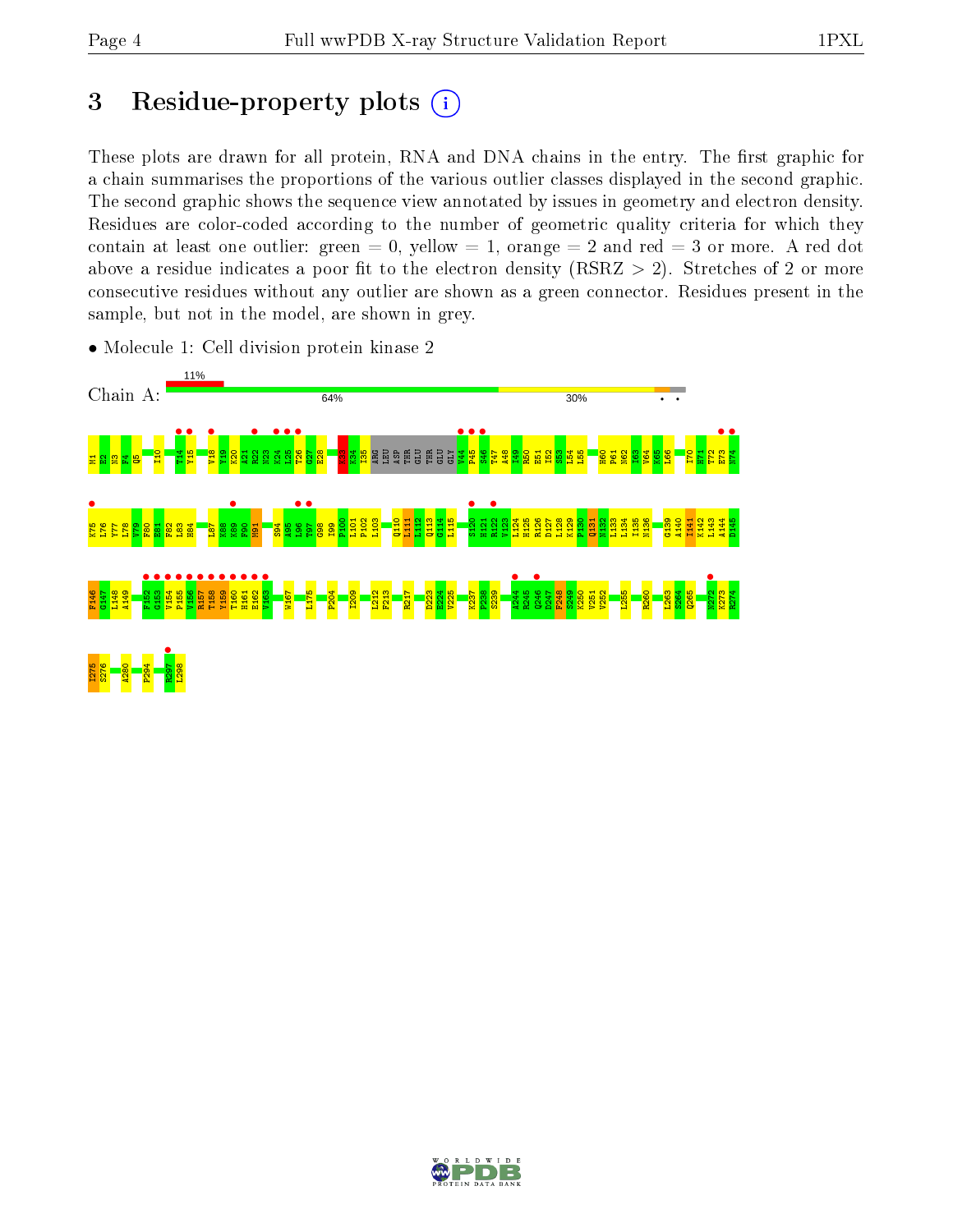# 4 Data and refinement statistics  $(i)$

| Property                                                             | Value                                                       | Source     |
|----------------------------------------------------------------------|-------------------------------------------------------------|------------|
| Space group                                                          | P 21 21 21                                                  | Depositor  |
| Cell constants                                                       | $71.58\text{\AA}$<br>$52.71\text{\AA}$<br>$70.43\text{\AA}$ |            |
| a, b, c, $\alpha$ , $\beta$ , $\gamma$                               | $90.00^\circ$<br>$90.00^\circ$<br>$90.00^\circ$             | Depositor  |
| Resolution $(A)$                                                     | 16.47<br>$-2.50$                                            | Depositor  |
|                                                                      | 16.47<br>$-2.50$                                            | <b>EDS</b> |
| % Data completeness                                                  | $97.1(16.47-2.50)$                                          | Depositor  |
| (in resolution range)                                                | 97.2 (16.47-2.50)                                           | <b>EDS</b> |
| $R_{merge}$                                                          | 0.06                                                        | Depositor  |
| $\mathrm{R}_{sym}$                                                   | (Not available)                                             | Depositor  |
| $\sqrt{I/\sigma}(I) > 1$                                             | 3.96 (at $2.49\text{\AA}$ )                                 | Xtriage    |
| Refinement program                                                   | $CNS$ 1.0                                                   | Depositor  |
| $R, R_{free}$                                                        | $\overline{0.204}$ ,<br>0.249                               | Depositor  |
|                                                                      | 0.198<br>0.203                                              | DCC        |
| $R_{free}$ test set                                                  | 447 reflections $(4.78\%)$                                  | wwPDB-VP   |
| Wilson B-factor $(A^2)$                                              | 43.1                                                        | Xtriage    |
| Anisotropy                                                           | 0.331                                                       | Xtriage    |
| Bulk solvent $k_{sol}(e/\mathring{A}^3)$ , $B_{sol}(\mathring{A}^2)$ | $0.38$ , $70.5$                                             | <b>EDS</b> |
| L-test for twinning <sup>2</sup>                                     | $< L >$ = 0.46, $< L2 >$ = 0.30                             | Xtriage    |
| Estimated twinning fraction                                          | $0.032$ for $-h, l, k$                                      | Xtriage    |
| $F_o, F_c$ correlation                                               | 0.94                                                        | <b>EDS</b> |
| Total number of atoms                                                | 2397                                                        | wwPDB-VP   |
| Average B, all atoms $(A^2)$                                         | 49.0                                                        | wwPDB-VP   |

Xtriage's analysis on translational NCS is as follows: The largest off-origin peak in the Patterson function is  $7.36\%$  of the height of the origin peak. No significant pseudotranslation is detected.

<sup>&</sup>lt;sup>2</sup>Theoretical values of  $\langle |L| \rangle$ ,  $\langle L^2 \rangle$  for acentric reflections are 0.5, 0.333 respectively for untwinned datasets, and 0.375, 0.2 for perfectly twinned datasets.



<span id="page-4-1"></span><span id="page-4-0"></span><sup>1</sup> Intensities estimated from amplitudes.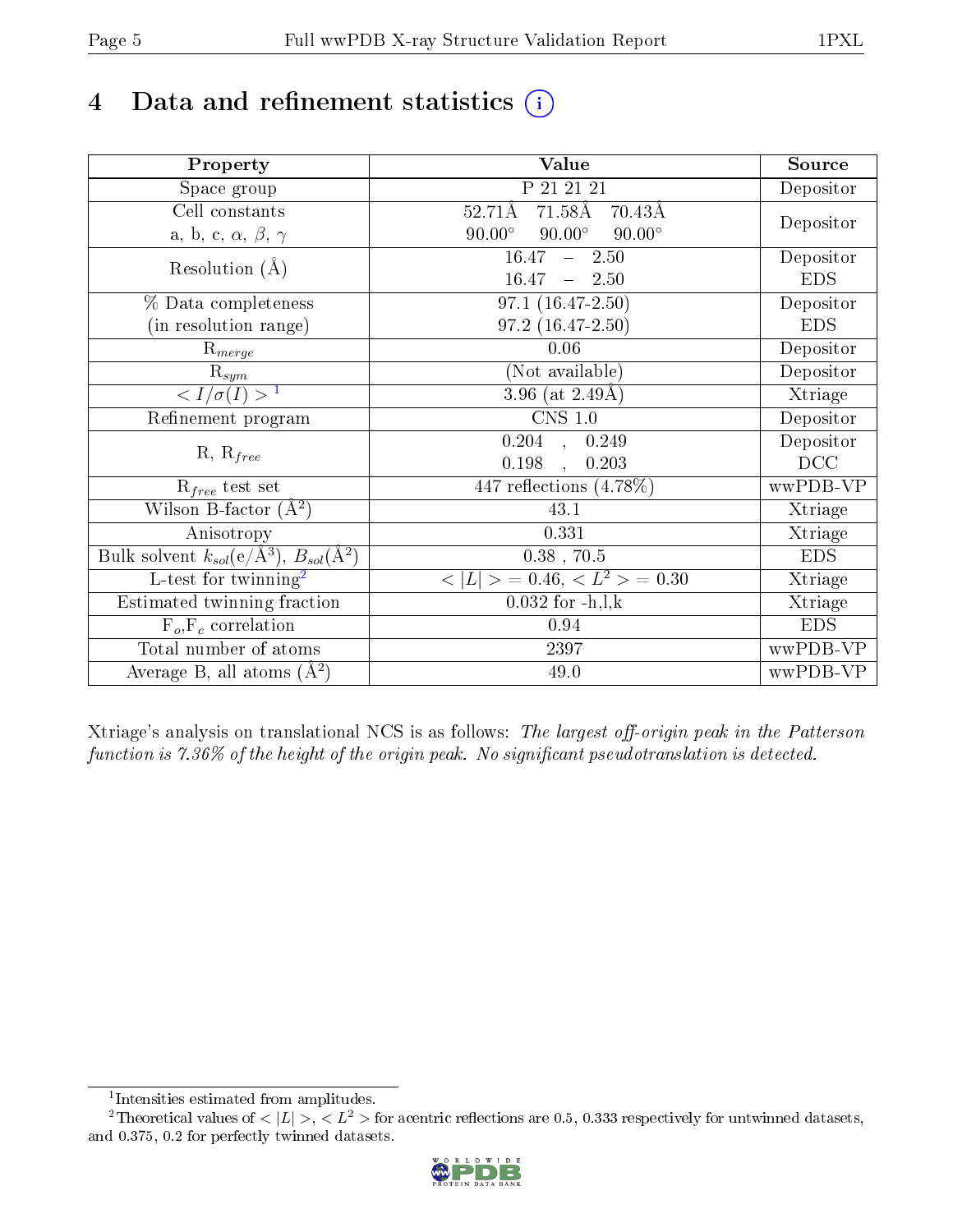## 5 Model quality  $(i)$

### 5.1 Standard geometry  $(i)$

Bond lengths and bond angles in the following residue types are not validated in this section: CK4

The Z score for a bond length (or angle) is the number of standard deviations the observed value is removed from the expected value. A bond length (or angle) with  $|Z| > 5$  is considered an outlier worth inspection. RMSZ is the root-mean-square of all Z scores of the bond lengths (or angles).

| $Mol$   Chain |      | Bond lengths                | Bond angles |                  |  |
|---------------|------|-----------------------------|-------------|------------------|--|
|               |      | $RMSZ \mid # Z  > 5$   RMSZ |             | $\# Z  > 5$      |  |
|               | 0.36 | 0/2404                      | 0.60        | $2/3261$ (0.1\%) |  |

There are no bond length outliers.

All (2) bond angle outliers are listed below:

| Mol   Chain | Res   | $\mathbf{T}_{\mathbf{Y}\mathbf{P}}$ | Atoms           | Observed( $^{\circ}$ )   Ideal( $^{\circ}$ ) |        |
|-------------|-------|-------------------------------------|-----------------|----------------------------------------------|--------|
|             | 33[A] | LYS                                 | CA-CB-CG   5.77 | 126.09                                       | 113.40 |
|             | 33 B  | LYS.                                | CA-CB-CG   5.77 | 126.09                                       | 113.40 |

There are no chirality outliers.

There are no planarity outliers.

### 5.2 Too-close contacts  $(i)$

In the following table, the Non-H and H(model) columns list the number of non-hydrogen atoms and hydrogen atoms in the chain respectively. The H(added) column lists the number of hydrogen atoms added and optimized by MolProbity. The Clashes column lists the number of clashes within the asymmetric unit, whereas Symm-Clashes lists symmetry related clashes.

| Mol |      |      | Chain   Non-H   H(model)   H(added)   Clashes   Symm-Clashes |
|-----|------|------|--------------------------------------------------------------|
|     | 2338 | 940. |                                                              |
|     |      |      |                                                              |
|     |      |      |                                                              |
|     | 9307 |      |                                                              |

The all-atom clashscore is defined as the number of clashes found per 1000 atoms (including hydrogen atoms). The all-atom clashscore for this structure is 17.

All (81) close contacts within the same asymmetric unit are listed below, sorted by their clash

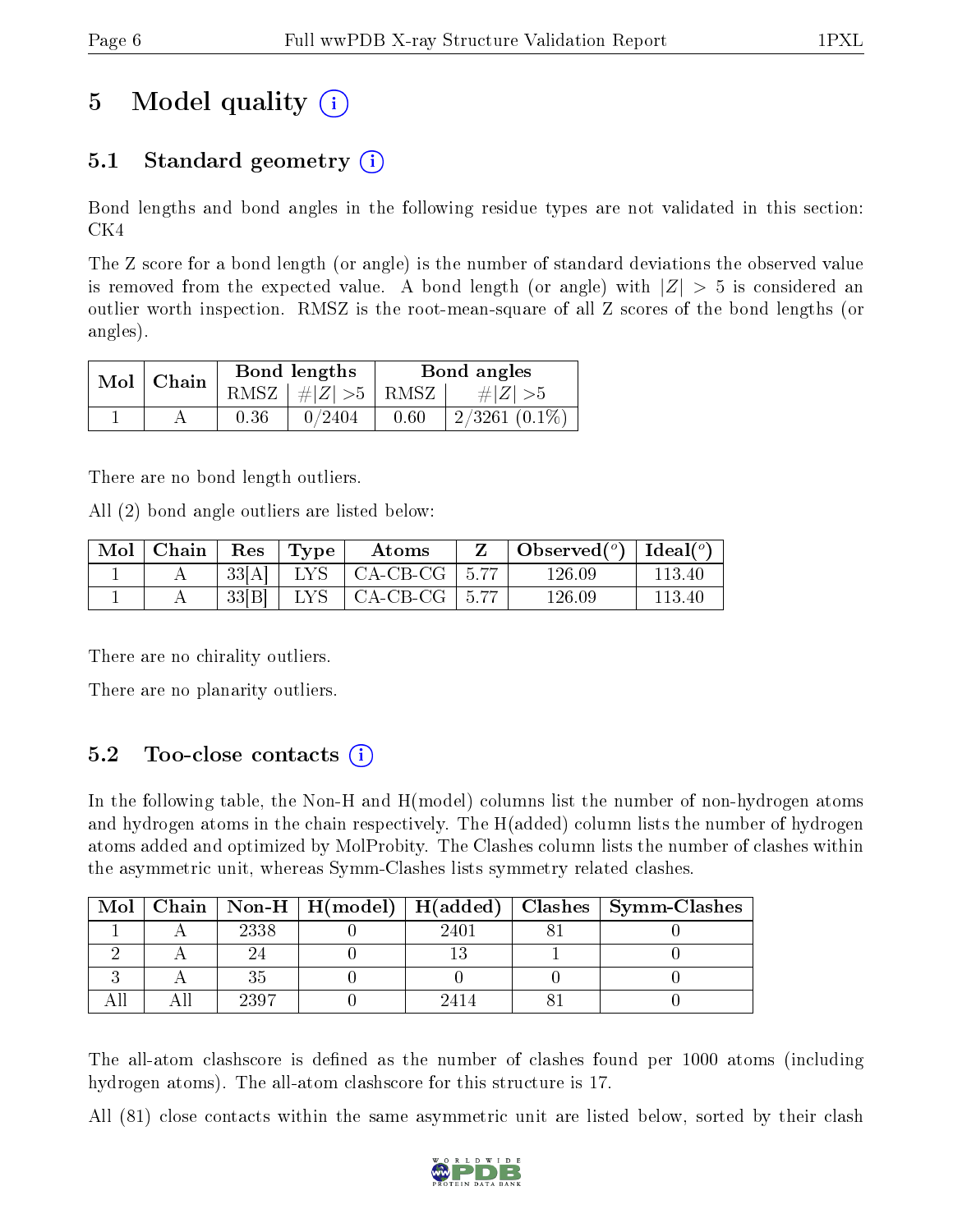magnitude.

|                             |                                      | Interatomic       | Clash           |
|-----------------------------|--------------------------------------|-------------------|-----------------|
| Atom-1                      | Atom-2                               | distance $(\AA)$  | overlap $(\AA)$ |
| 1: A:64:VAL:HG21            | 1:A:134:LEU:HD12                     | 1.56              | 0.85            |
| 1: A:273: LYS: HE2          | 1:A:273:LYS:HA                       | 1.63              | 0.80            |
| 1: A:135: ILE: HG22         | 1: A:141: ILE: HG12                  | 1.67              | 0.76            |
| 1: A: 45: PRO: HB2          | 1: A:47:THR:HG22                     | 1.68              | 0.75            |
| 1:A:52:ILE:HD13             | 1:A:76:LEU:HD21                      | 1.73              | 0.71            |
| 1:A:125:HIS:HD2             | 1:A:127:ASP:H                        | 1.38              | 0.70            |
| 1:A:125:HIS:HE1             | 1:A:144:ALA:O                        | 1.75              | 0.69            |
| 1:A:157:ARG:O               | 1: A: 158: THR: HG23                 | 1.93              | 0.69            |
| 1:A:248:PHE:HE1             | $1:\overline{A}:263:\text{LEU}:HD23$ | 1.59              | 0.68            |
| 1: A:18: VAL:HG22           | 1:A:33[B]:LYS:HD3                    | 1.74              | 0.68            |
| 1: A:50: ARG:O              | 1: A:54:LEU:HG                       | 1.93              | 0.68            |
| 1: A: 111: LEU: HD13        | 1:A:141:IE:HG23                      | 1.74              | 0.67            |
| 1: A:60: HIS:CD2            | 1: A:62: ASN:H                       | 2.12              | 0.67            |
| 1:A:110:GLN:HA              | 1:A:113:GLN:HE21                     | 1.59              | 0.67            |
| 1: A:60: HIS: HD2           | 1: A:62: ASN:H                       | 1.46              | 0.64            |
| 1: A: 155: PRO:HG2          | 1:A:157:ARG:O                        | 1.99              | 0.63            |
| 1: A: 15: TYR: HD2          | 1:A:33[A]:LYS:HZ1                    | 1.47              | 0.63            |
| 1:A:64:VAL:CG2              | 1:A:134:LEU:HD12                     | 2.30              | 0.62            |
| 1:A:99:ILE:HG23             | 1: A: 103: LEU: HD23                 | 1.82              | 0.61            |
| 1:A:143:LEU:HD13            | 1:A:146:PHE:HE2                      | $\overline{1.65}$ | 0.61            |
| 1:A:70:ILE:HB               | 1:A:77:TYR:HB2                       | 1.83              | 0.61            |
| 1:A:84:HIS:HB3              | 1:A:298:LEU:HD22                     | 1.82              | 0.61            |
| 1: A:26:THR:OG1             | 1:A:28:GLU:HG2                       | 2.00              | 0.60            |
| 1:A:133:LEU:HB3             | 1:A:141:ILE:HD11                     | 1.84              | 0.60            |
| 1: A:275: ILE: HD13         | 1: A:276: SER: N                     | 2.17              | 0.60            |
| 1: A: 136: ASN: ND2         | 1:A:140:ALA:HB3                      | 2.18              | 0.58            |
| 1:A:129:LYS:HD3             | 1: A: 131: GLN: NE2                  | 2.20              | 0.57            |
| 1:A:251:VAL:HG12            | 1:A:252:VAL:HG13                     | 1.86              | 0.57            |
| 1:A:213:PHE:O               | 1:A:217:ARG:HG3                      | 2.06              | 0.56            |
| 1: A:82:PHE:HA              | 2:A:500[A]:CK4:H6                    | 1.88              | 0.55            |
| 1: A:250: LYS:O             | 1:A:250:LYS:HG3                      | 2.07              | 0.54            |
| $1:A:\overline{52:ILE:CD1}$ | 1: A:76: LEU:HD21                    | 2.37              | 0.54            |
| 1:A:52:ILE:HD12             | 1:A:78:LEU:HD21                      | 1.89              | $0.54\,$        |
| 1:A:157:ARG:HH11            | $1:A:157:ARG:\overline{HG2}$         | 1.73              | 0.54            |
| 1:A:223:ASP:OD1             | 1:A:225:VAL:HB                       | 2.09              | 0.53            |
| 1:A:248:PHE:HE1             | 1: A:263:LEU:CD2                     | 2.21              | 0.53            |
| 1: A:5: GLN: HE21           | 1: A:5: GLN: HA                      | 1.73              | 0.52            |
| 1: A:5: GLN: NE2            | 1: A:5: GLN: HA                      | 2.25              | 0.52            |
| 1:A:136:ASN:HD21            | 1:A:140:ALA:HB3                      | 1.75              | 0.52            |
| 1: A:52: ILE: HA            | 1:A:55:LEU:HD12                      | 1.91              | 0.52            |
| 1: A: 101: LEU: HB3         | 1:A:102:PRO:HD3                      | 1.92              | 0.52            |

Continued on next page...

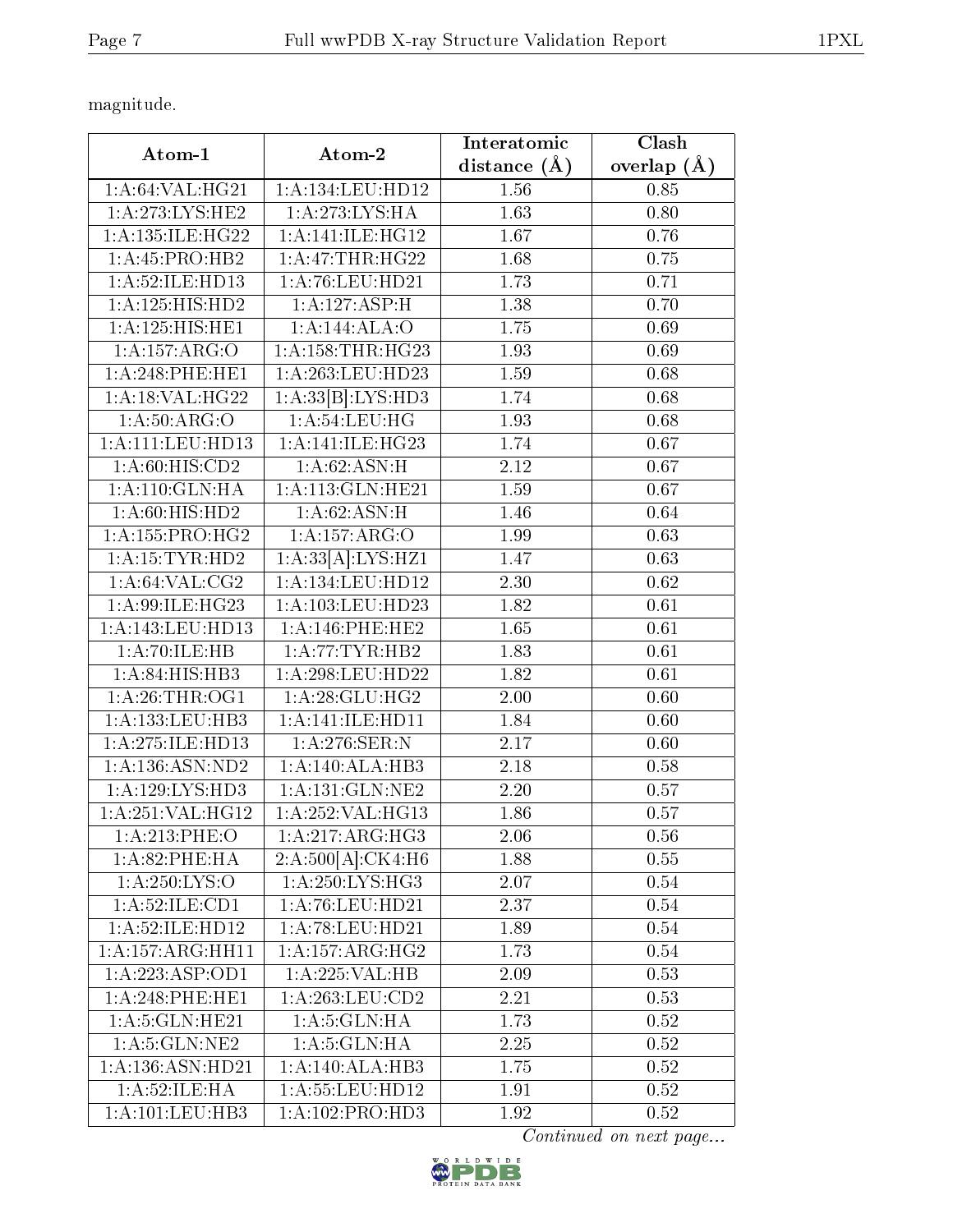| Contentaca prom providuo pago<br>Atom-1 | Atom-2              | Interatomic      | Clash           |
|-----------------------------------------|---------------------|------------------|-----------------|
|                                         |                     | distance $(\AA)$ | overlap $(\AA)$ |
| 1: A: 159: TYR: C                       | 1: A:161: HIS:H     | 2.13             | 0.51            |
| 1: A: 15: TYR: HD2                      | 1:A:33[A]:LYS:NZ    | 2.09             | $0.51\,$        |
| 1: A:99: ILE: CG2                       | 1:A:103:LEU:HD23    | 2.42             | 0.49            |
| 1: A: 133: LEU: CD2                     | 1:A:143:LEU:HD23    | 2.42             | 0.49            |
| 1: A:248:PHE:CE1                        | 1:A:263:LEU:HD23    | 2.43             | 0.49            |
| 1: A: 139: GLY: HA2                     | 1:A:294:PRO:HD3     | 1.95             | 0.49            |
| 1: A:18: VAL:CG2                        | 1:A:33[B]:LYS:HD3   | 2.41             | 0.48            |
| 1: A:1: MET:C                           | 1: A:3: ASN:H       | 2.16             | 0.48            |
| 1: A: 10: ILE: CG1                      | 1:A:20:LYS:HB2      | 2.43             | 0.48            |
| 1:A:154:VAL:O                           | 1:A:154:VAL:HG13    | 2.14             | 0.48            |
| 1:A:33[A]:LYS:HD3                       | 1:A:35:ILE:HD11     | 1.96             | 0.46            |
| $1:A:175:L\overline{EU:HD21}$           | 1:A:212:LEU:HD21    | 1.97             | 0.46            |
| 1:A:255:LEU:O                           | 1:A:260:ARG:NH1     | 2.49             | 0.46            |
| 1: A:70: ILE: HG22                      | 1:A:72:THR:HG23     | 1.96             | 0.46            |
| 1:A:73:GLU:O                            | 1:A:75:LYS:HG2      | 2.15             | 0.46            |
| 1:A:124:LEU:HD12                        | 1:A:124:LEU:N       | 2.31             | 0.45            |
| 1:A:62:ASN:ND2                          | 1: A:110: GLN:HB3   | 2.32             | 0.45            |
| 1: A: 167: TRP: CD1                     | 1:A:204:PRO:HA      | 2.52             | 0.44            |
| 1: A:209: ILE: HA                       | 1:A:209:ILE:HD12    | 1.83             | 0.44            |
| 1: A:94:SER:O                           | 1: A:98: GLY:N      | 2.47             | 0.44            |
| 1:A:275:ILE:HD12                        | 1:A:280:ALA:HB2     | 2.00             | 0.44            |
| 1: A:82:PHE:C                           | 1:A:83:LEU:HD12     | 2.38             | 0.44            |
| 1: A:61: PRO:O                          | 1:A:142:LYS:HE2     | 2.18             | 0.43            |
| 1: A:87: LEU:O                          | 1: A:91: MET:HB2    | 2.19             | 0.43            |
| 1: A:157: ARG: NE                       | 1: A: 162: GLU:O    | 2.52             | 0.42            |
| 1:A:47:THR:HG23                         | 1:A:48:ALA:N        | 2.35             | 0.42            |
| 1: A: 133: LEU: HB3                     | 1:A:141:ILE:CD1     | 2.48             | 0.42            |
| 1:A:157:ARG:NH1                         | 1:A:157:ARG:HG2     | 2.34             | 0.42            |
| 1: A:1: MET:O                           | 1: A:1: MET:SD      | 2.77             | 0.42            |
| 1:A:237:LYS:C                           | 1:A:239:SER:N       | 2.73             | 0.42            |
| 1:A:66:LEU:HD13                         | 1:A:80:PHE:CE1      | 2.55             | 0.41            |
| 1:A:126:ARG:HD2                         | 1:A:149:ALA:HB3     | 2.03             | 0.41            |
| 1: A: 159: TYR: C                       | 1: A:161: HIS:N     | 2.73             | 0.41            |
| 1:A:127:ASP:OD2                         | 1:A:129:LYS:NZ      | 2.54             | 0.41            |
| $1: A:1: MET:H\overline{G3}$            | 1:A:77:TYR:CZ       | 2.55             | 0.40            |
| 1:A:265:GLN:HB3                         | 1:A:275:ILE:HB      | 2.04             | 0.40            |
| 1: A: 125: HIS: CG                      | 1:A:128:LEU:HD23    | 2.56             | 0.40            |
| 1:A:111:LEU:CD1                         | 1: A:141: ILE: HG23 | 2.49             | 0.40            |
| 1: A:1: MET:HG3                         | 1: A:77:TYR:CE2     | 2.57             | 0.40            |
| 1:A:143:LEU:HD13                        | $1: A:146:$ PHE:CE2 | 2.51             | 0.40            |

Continued from previous page.

There are no symmetry-related clashes.

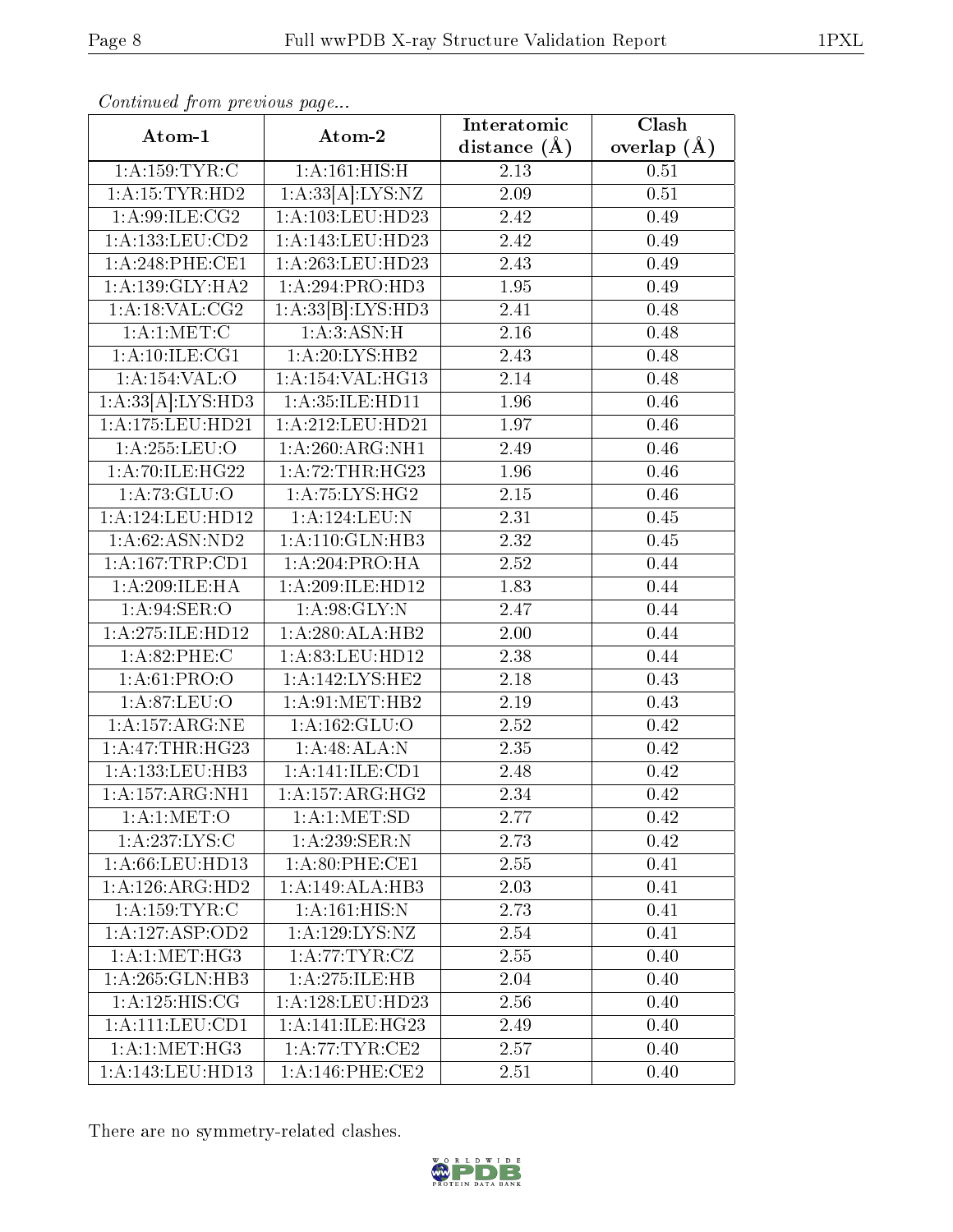### 5.3 Torsion angles (i)

#### 5.3.1 Protein backbone  $(i)$

In the following table, the Percentiles column shows the percent Ramachandran outliers of the chain as a percentile score with respect to all X-ray entries followed by that with respect to entries of similar resolution.

The Analysed column shows the number of residues for which the backbone conformation was analysed, and the total number of residues.

| $\vert$ Mol $\vert$ Chain $\vert$ | $\boldsymbol{\mathrm{Analysed}}$                   |  | Favoured   Allowed   Outliers   Percentiles                      |  |
|-----------------------------------|----------------------------------------------------|--|------------------------------------------------------------------|--|
|                                   | $287/298$ (96\%)   266 (93\%)   20 (7\%)   1 (0\%) |  | $\begin{array}{ c c c c c } \hline &41 &61 \ \hline \end{array}$ |  |

All (1) Ramachandran outliers are listed below:

| Mol | Chain | $\mid$ Res | 1 ype |
|-----|-------|------------|-------|
|     |       |            |       |

#### 5.3.2 Protein sidechains  $\hat{I}$

In the following table, the Percentiles column shows the percent sidechain outliers of the chain as a percentile score with respect to all X-ray entries followed by that with respect to entries of similar resolution.

The Analysed column shows the number of residues for which the sidechain conformation was analysed, and the total number of residues.

| Mol   Chain | Analysed                                 |  | Rotameric   Outliers   Percentiles |  |
|-------------|------------------------------------------|--|------------------------------------|--|
|             | $257/263$ (98\%)   242 (94\%)   15 (6\%) |  | 20   38                            |  |

All (15) residues with a non-rotameric sidechain are listed below:

| Mol | Chain        | Res   | <b>Type</b> |
|-----|--------------|-------|-------------|
| 1   | А            | 33[A] | <b>LYS</b>  |
| 1   | А            | 33 B  | <b>LYS</b>  |
| 1   | $\mathbf{A}$ | 51    | GLU         |
| 1   | A            | 91    | <b>MET</b>  |
| 1   | A            | 111   | LEU         |
| 1   | A            | 115   | LEU         |
| 1   | A            | 131   | <b>GLN</b>  |
| 1   | А            | 141   | ILE         |
| 1   | А            | 146   | PHE         |
|     |              | 148   | LEU         |

Continued on next page...

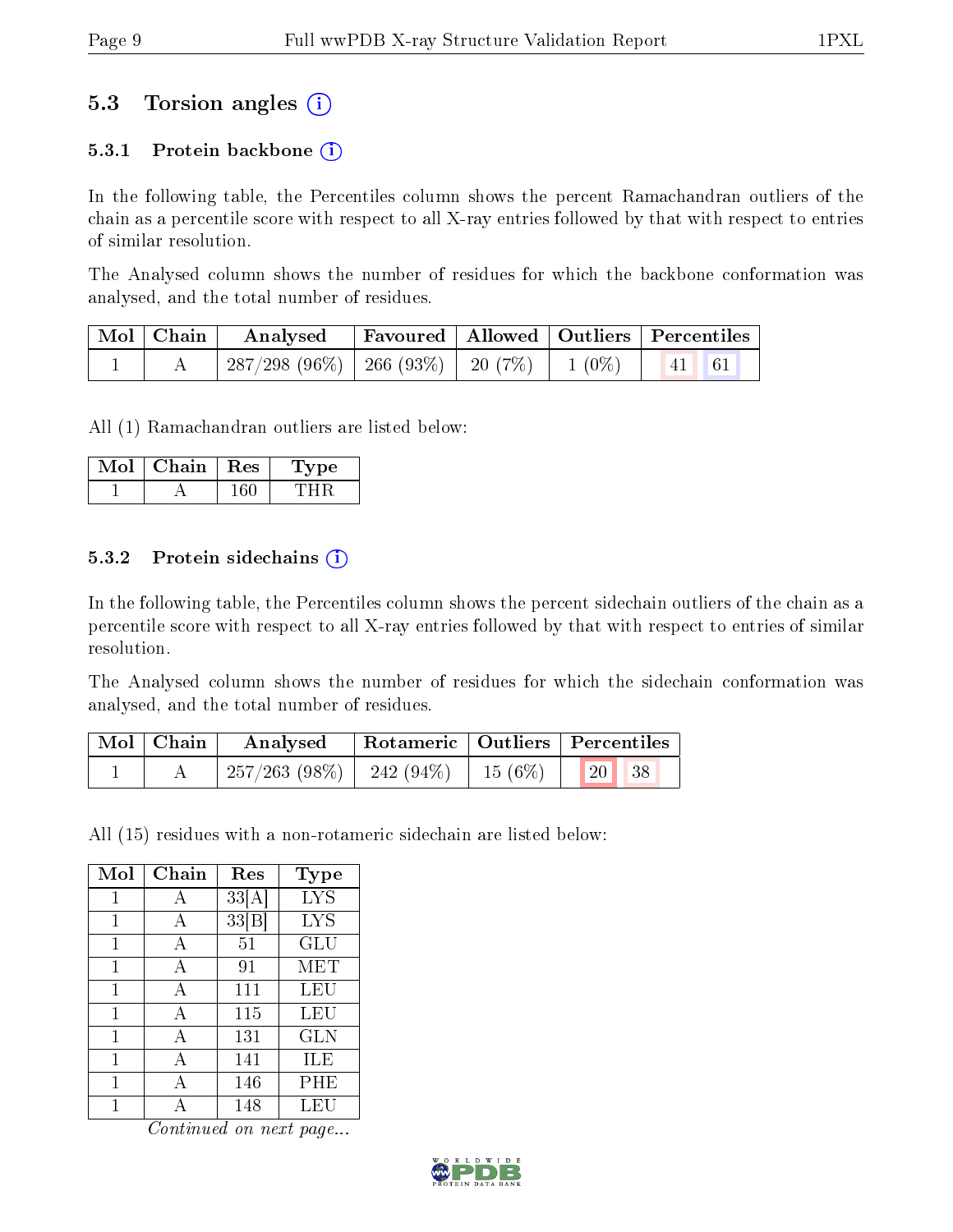Continued from previous page...

| Mol | Chain | Res | Type  |
|-----|-------|-----|-------|
|     |       | 157 | ARG   |
|     |       | 158 | THR.  |
|     |       | 159 | TYR.  |
|     |       | 248 | PHE   |
|     |       | 275 | IL F. |

Some sidechains can be flipped to improve hydrogen bonding and reduce clashes. All (6) such sidechains are listed below:

| Mol | Chain | Res | <b>Type</b> |
|-----|-------|-----|-------------|
|     |       | 5   | <b>GLN</b>  |
|     |       | 60  | HIS         |
|     |       | 113 | <b>GLN</b>  |
|     |       | 125 | <b>HIS</b>  |
|     |       | 132 | <b>ASN</b>  |
|     |       | 272 | <b>ASN</b>  |

#### $5.3.3$  RNA  $(i)$

There are no RNA molecules in this entry.

#### 5.4 Non-standard residues in protein, DNA, RNA chains (i)

There are no non-standard protein/DNA/RNA residues in this entry.

#### 5.5 Carbohydrates (i)

There are no carbohydrates in this entry.

#### 5.6 Ligand geometry (i)

1 ligand is modelled in this entry.

In the following table, the Counts columns list the number of bonds (or angles) for which Mogul statistics could be retrieved, the number of bonds (or angles) that are observed in the model and the number of bonds (or angles) that are dened in the Chemical Component Dictionary. The Link column lists molecule types, if any, to which the group is linked. The Z score for a bond length (or angle) is the number of standard deviations the observed value is removed from the expected value. A bond length (or angle) with  $|Z| > 2$  is considered an outlier worth inspection. RMSZ is the root-mean-square of all Z scores of the bond lengths (or angles).

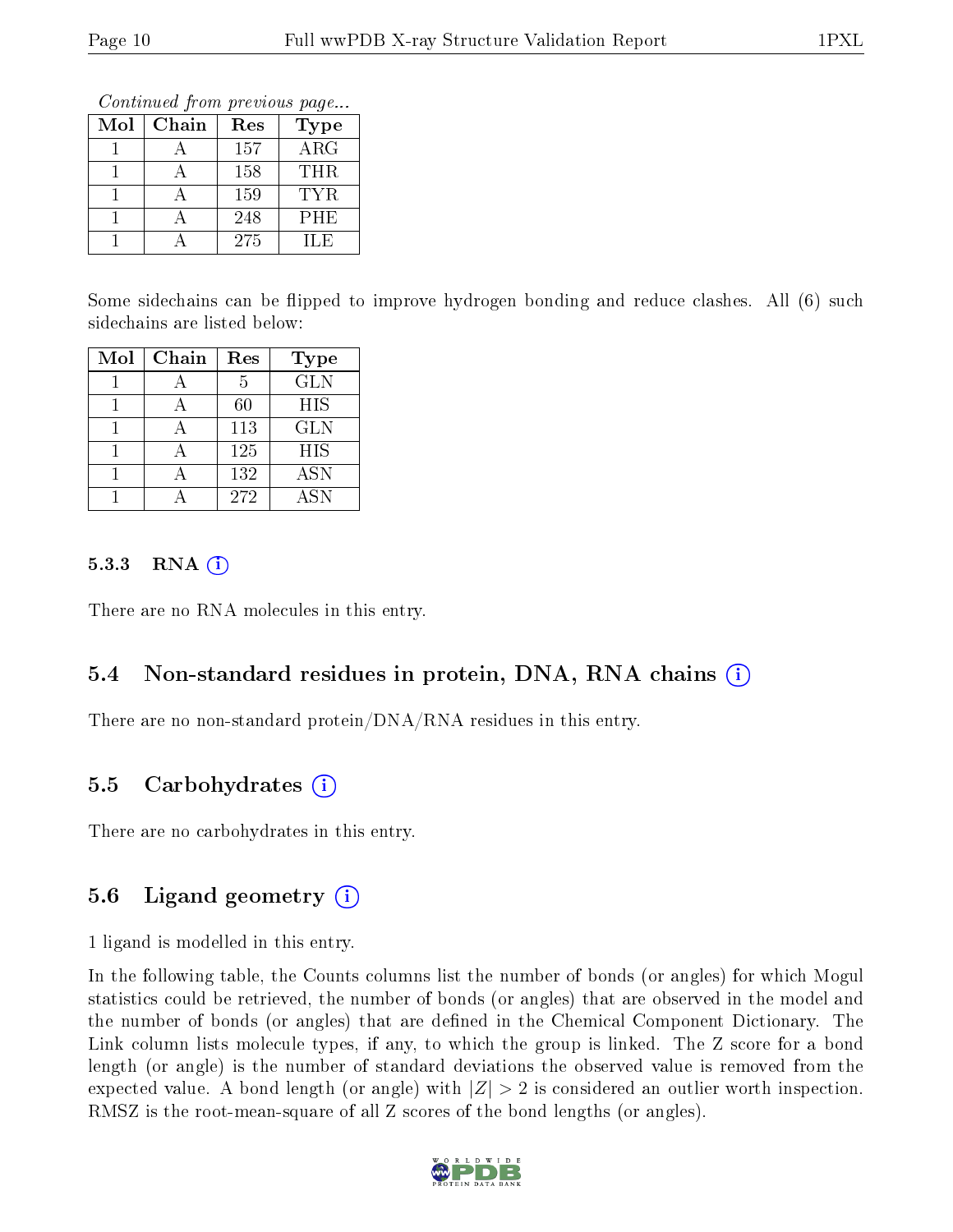| $\bf{Mol}$ |           | $\perp$ Type   Chain | Res    | Link |            | Bond lengths          |                |             | Bond angles |                                 |
|------------|-----------|----------------------|--------|------|------------|-----------------------|----------------|-------------|-------------|---------------------------------|
|            |           |                      |        |      | Counts -   | $+$ RMSZ <sub>+</sub> | $  \#  Z  > 2$ | Counts      |             | $\mid$ RMSZ $\mid \#Z \mid > 2$ |
|            | $\rm CK4$ | ∸∸                   | 500[A] |      | 22, 26, 26 | 3.20                  | $14(63\%)$     | $+29,38,38$ | 2.83        | $9(31\%)$                       |

In the following table, the Chirals column lists the number of chiral outliers, the number of chiral centers analysed, the number of these observed in the model and the number defined in the Chemical Component Dictionary. Similar counts are reported in the Torsion and Rings columns. '-' means no outliers of that kind were identified.

|     |                |                          |        | Mol   Type   Chain   Res   Link   Chirals   Torsions   Rings |  |
|-----|----------------|--------------------------|--------|--------------------------------------------------------------|--|
| CK4 | $\pm 500[A]$ + | <b>Contract Contract</b> | $\sim$ | $0/10/14/14$   $0/3/3/3$                                     |  |

All (14) bond length outliers are listed below:

| Mol            | Chain | Res    | <b>Type</b> | Atoms     | $\mathbf{Z}$ | Observed $(A)$ | Ideal(A) |
|----------------|-------|--------|-------------|-----------|--------------|----------------|----------|
| 2              | А     | 500[A] | CK4         | $C6B-C1B$ | 6.63         | 1.50           | 1.39     |
| $\overline{2}$ | А     | 500[A] | CK4         | $C7B-C4B$ | 5.15         | 1.60           | 1.49     |
| $\overline{2}$ | А     | 500[A] | CK4         | $C2-N7$   | 4.49         | 1.45           | 1.36     |
| $\overline{2}$ | A     | 500[A] | CK4         | $C3B-C4B$ | 4.49         | 1.46           | 1.39     |
| $\overline{2}$ | A     | 500[A] | CK4         | $C5B-C4B$ | 4.08         | 1.45           | 1.39     |
| $\overline{2}$ | А     | 500[A] | CK4         | $C4-N3$   | 3.98         | 1.41           | 1.34     |
| $\overline{2}$ | А     | 500[A] | CK4         | $C1B-N7$  | 3.65         | 1.48           | 1.40     |
| $\overline{2}$ | А     | 500[A] | CK4         | $C6A-C1A$ | 3.14         | 1.55           | 1.50     |
| $\overline{2}$ | А     | 500[A] | CK4         | $C6B-C5B$ | 3.06         | 1.44           | 1.38     |
| $\overline{2}$ | А     | 500[A] | CK4         | $C5-C4$   | 2.83         | 1.45           | 1.38     |
| $\overline{2}$ | А     | 500[A] | CK4         | $C2B-C1B$ | 2.70         | 1.43           | 1.39     |
| $\overline{2}$ | А     | 500[A] | CK4         | $F1B-C7B$ | 2.50         | 1.41           | 1.32     |
| $\overline{2}$ | А     | 500[A] | CK4         | F8B-C7B   | 2.39         | 1.41           | 1.32     |
| $\overline{2}$ | А     | 500[A] | CK4         | F9B-C7B   | 2.05         | 1.40           | 1.32     |

All (9) bond angle outliers are listed below:

| Mol                         | Chain | Res    | Type | Atoms                  | Z       | Observed $(°)$ | $Ideal(^o)$ |
|-----------------------------|-------|--------|------|------------------------|---------|----------------|-------------|
| 2                           | А     | 500[A] | CK4  | $\overline{C4}$ -N3-C2 | 8.72    | 123.87         | 116.69      |
| 2                           | А     | 500[A] | CK4  | $N1-C2-N3$             | $-5.97$ | 120.89         | 126.55      |
| $\mathcal{D}$               | A     | 500[A] | CK4  | $C1B-N7-C2$            | 4.73    | 142.96         | 129.23      |
| $\overline{2}$              | А     | 500[A] | CK4  | $C5-C4-C5A$            | 4.63    | 126.49         | 120.66      |
| $\overline{2}$              | A     | 500[A] | CK4  | C7A-C3A-S4A            | $-4.17$ | 114.50         | 120.12      |
| $\mathcal{D}$               | А     | 500[A] | CK4  | $C6-N1-C2$             | 4.06    | 119.05         | 115.45      |
| 2                           | А     | 500[A] | CK4  | $C5-C4-N3$             | $-3.55$ | 117.37         | 121.97      |
| $\mathcal{D}_{\mathcal{L}}$ | А     | 500[A] | CK4  | $C6-C5-C4$             | $-3.07$ | 114.32         | 117.22      |
| 2                           | А     | 500[A] | CK4  | F8B-C7B-C4B            | $-2.31$ | 107.86         | 112.93      |

There are no chirality outliers.

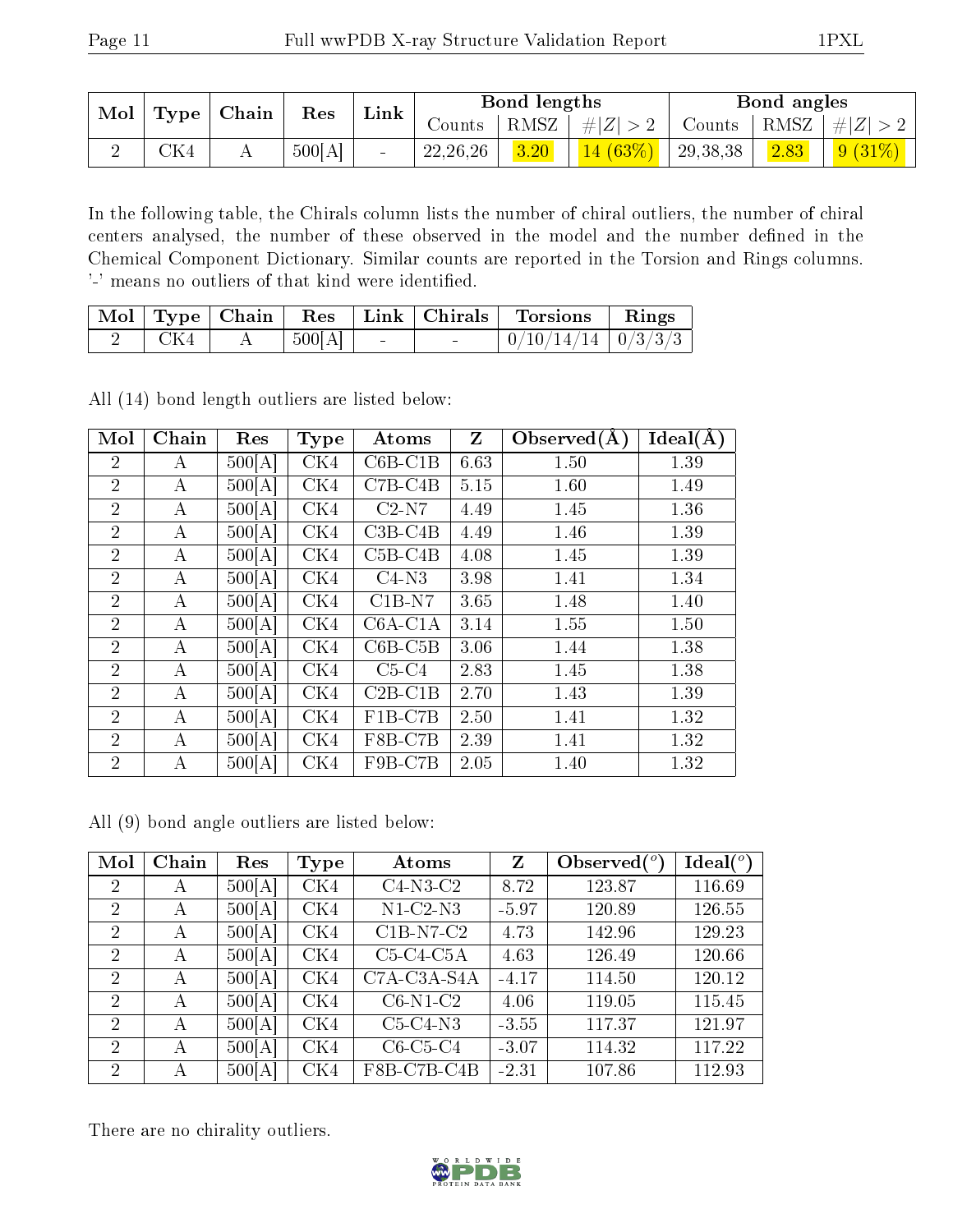There are no torsion outliers.

There are no ring outliers.

1 monomer is involved in 1 short contact:

|  |              |  | Mol   Chain   Res   Type   Clashes   Symm-Clashes |
|--|--------------|--|---------------------------------------------------|
|  | $500[A]$ CK4 |  |                                                   |

The following is a two-dimensional graphical depiction of Mogul quality analysis of bond lengths, bond angles, torsion angles, and ring geometry for all instances of the Ligand of Interest. In addition, ligands with molecular weight > 250 and outliers as shown on the validation Tables will also be included. For torsion angles, if less then 5% of the Mogul distribution of torsion angles is within 10 degrees of the torsion angle in question, then that torsion angle is considered an outlier. Any bond that is central to one or more torsion angles identified as an outlier by Mogul will be highlighted in the graph. For rings, the root-mean-square deviation (RMSD) between the ring in question and similar rings identified by Mogul is calculated over all ring torsion angles. If the average RMSD is greater than 60 degrees and the minimal RMSD between the ring in question and any Mogul-identied rings is also greater than 60 degrees, then that ring is considered an outlier. The outliers are highlighted in purple. The color gray indicates Mogul did not find sufficient equivalents in the CSD to analyse the geometry.



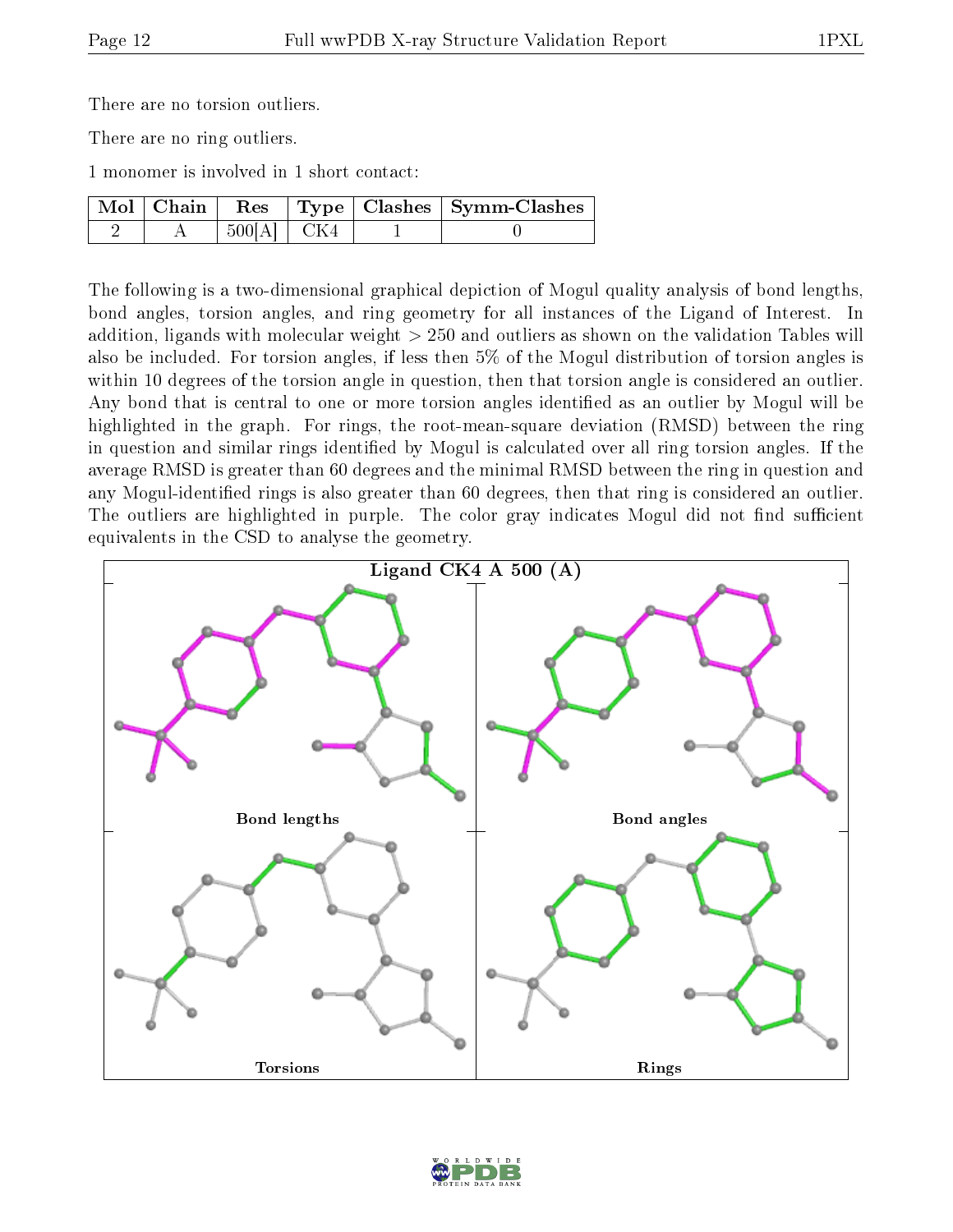## 5.7 [O](https://www.wwpdb.org/validation/2017/XrayValidationReportHelp#nonstandard_residues_and_ligands)ther polymers (i)

There are no such residues in this entry.

## 5.8 Polymer linkage issues (i)

There are no chain breaks in this entry.

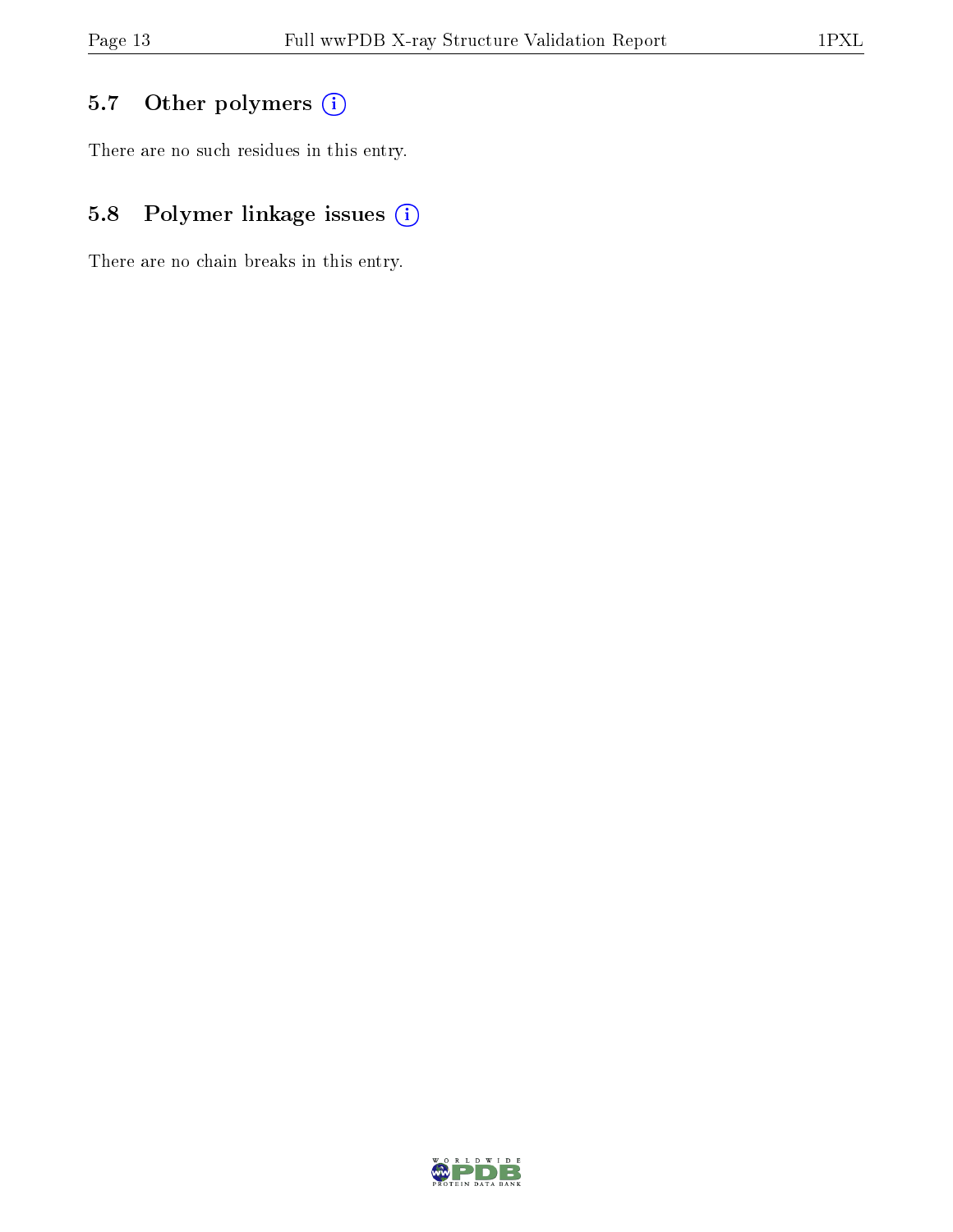## 6 Fit of model and data  $(i)$

## 6.1 Protein, DNA and RNA chains  $(i)$

In the following table, the column labelled  $#RSRZ> 2'$  contains the number (and percentage) of RSRZ outliers, followed by percent RSRZ outliers for the chain as percentile scores relative to all X-ray entries and entries of similar resolution. The OWAB column contains the minimum, median,  $95<sup>th</sup>$  percentile and maximum values of the occupancy-weighted average B-factor per residue. The column labelled ' $Q< 0.9$ ' lists the number of (and percentage) of residues with an average occupancy less than 0.9.

| $\mid$ Mol $\mid$ Chain | Analysed        | $^+$ <rsrz> <math>^-</math></rsrz> | $\#\mathrm{RSRZ}{>}2$                       | $\rm OWAB(\AA^2)$   Q<0.9 |  |
|-------------------------|-----------------|------------------------------------|---------------------------------------------|---------------------------|--|
|                         | $-290/298(97%)$ | 0.48                               | 34 (11%)   4   4   23, 41, 88, 162   1 (0%) |                           |  |

All (34) RSRZ outliers are listed below:

| Mol            | Chain              | Res              | Type                      | <b>RSRZ</b>      |
|----------------|--------------------|------------------|---------------------------|------------------|
| $\mathbf{1}$   | $\overline{\rm A}$ | 159              | <b>TYR</b>                | 11.2             |
| $\mathbf{1}$   | $\overline{\rm A}$ | 161              | <b>HIS</b>                | 7.8              |
| $\overline{1}$ | $\overline{A}$     | 160              | <b>THR</b>                | 6.8              |
| $\overline{1}$ | $\overline{\rm A}$ | 153              | $\overline{\text{GLY}}$   | 6.2              |
| $\overline{1}$ | $\overline{\rm A}$ | $\overline{155}$ | $\overline{\text{PRO}}$   | $\overline{6.1}$ |
| $\overline{1}$ | $\overline{A}$     | 158              | <b>THR</b>                | $\overline{5.9}$ |
| $\overline{1}$ | $\overline{\rm A}$ | 154              | $\text{VAL}\,$            | $5.8\,$          |
| $\overline{1}$ | $\overline{\rm A}$ | 156              | $\rm \sqrt{AL}$           | 5.0              |
| $\overline{1}$ | $\overline{\rm A}$ | 44               | $\overline{\text{VAL}}$   | 4.9              |
| $\overline{1}$ | $\overline{A}$     | $\overline{75}$  | $\overline{\text{LYS}}$   | $\overline{4.8}$ |
| $\mathbf{1}$   | $\overline{\rm A}$ | $2\overline{5}$  | $\overline{\text{LEU}}$   | $4.\overline{8}$ |
| $\overline{1}$ | $\overline{A}$     | 74               | $\overline{\mathrm{ASN}}$ | 4.6              |
| $\overline{1}$ | $\overline{\rm A}$ | 73               | $\overline{\text{GLU}}$   | 4.5              |
| $\overline{1}$ | $\overline{\rm A}$ | 244              | $\overline{\rm ALA}$      | 4.3              |
| $\overline{1}$ | $\overline{\rm A}$ | 163              | $\overline{\text{VAL}}$   | $\overline{4.1}$ |
| $\overline{1}$ | $\overline{\rm A}$ | 162              | $\overline{\mathrm{GLU}}$ | 4.0              |
| $\overline{1}$ | $\overline{\rm A}$ | $\overline{152}$ | PHE                       | 4.0              |
| $\overline{1}$ | $\overline{\rm A}$ | $\overline{46}$  | <b>SER</b>                | $\overline{3.7}$ |
| $\overline{1}$ | $\overline{\rm A}$ | 297              | $\rm{ARG}$                | $\overline{3.5}$ |
| $\overline{1}$ | $\overline{\rm A}$ | 120              | <b>SER</b>                | 3.4              |
| $\overline{1}$ | $\overline{\rm A}$ | 15               | <b>TYR</b>                | $\overline{3.3}$ |
| $\overline{1}$ | $\overline{\rm A}$ | $\overline{24}$  | $\overline{\text{LYS}}$   | $\overline{3.2}$ |
| $\mathbf{1}$   | А                  | 45               | PRO                       | 3.2              |
| $\overline{1}$ | $\overline{A}$     | $\overline{96}$  | LEU                       | $\overline{2.9}$ |
| $\overline{1}$ | $\overline{\rm A}$ | $\overline{157}$ | $\overline{\rm ARG}$      | 2.9              |
| $\overline{1}$ | A                  | $\overline{22}$  | $\rm{ARG}$                | 2.8              |
| $\overline{1}$ | $\overline{\rm A}$ | 14               | <b>THR</b>                | 2.6              |

Continued on next page...

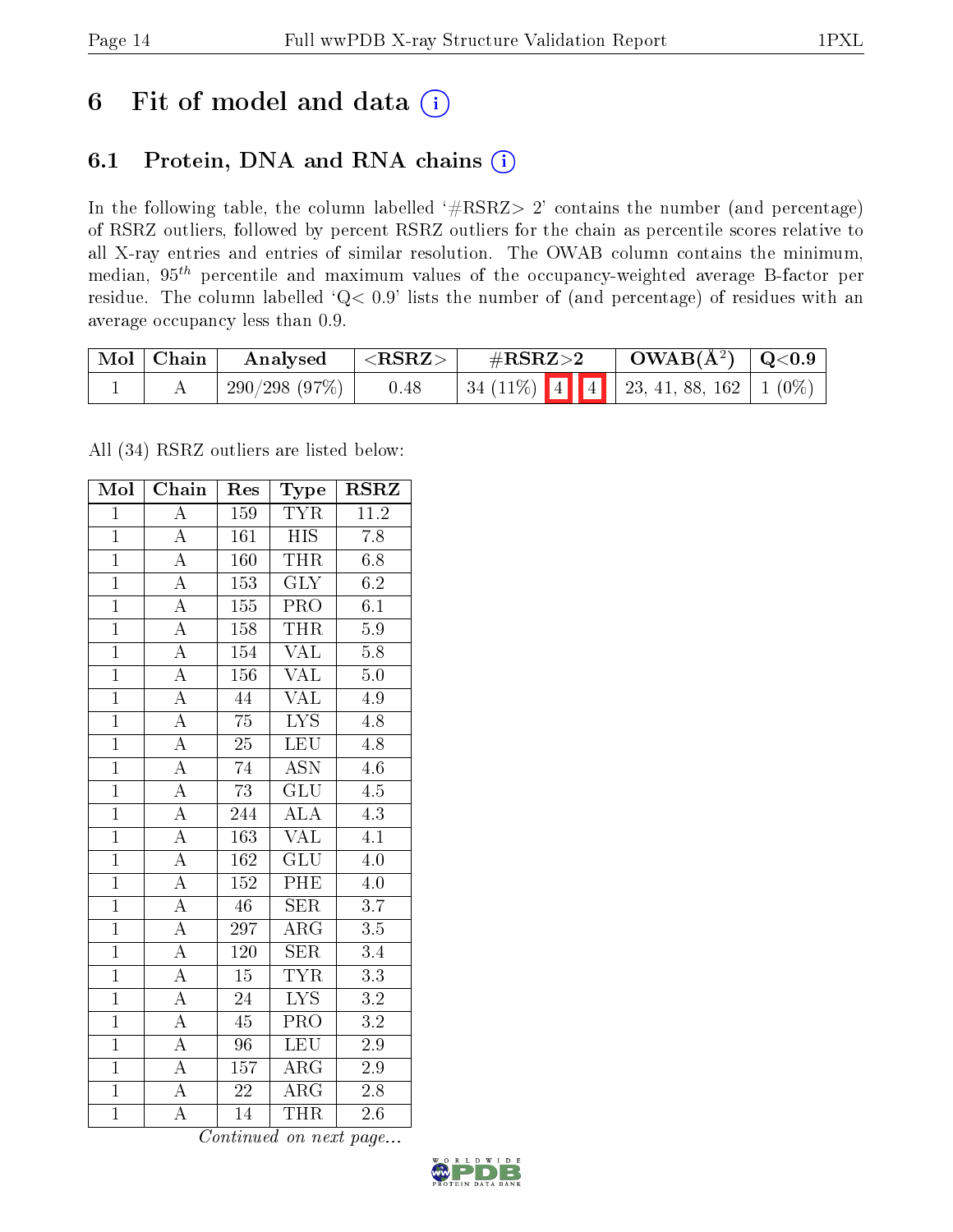| Mol | Chain | Res | <b>Type</b> | <b>RSRZ</b> |
|-----|-------|-----|-------------|-------------|
|     |       | 122 | $\rm{ARG}$  | 2.5         |
|     |       | 18  | <b>VAL</b>  | 2.4         |
|     |       | 97  | THR         | 2.4         |
|     |       | 272 | <b>ASN</b>  | 2.3         |
|     |       | 246 | <b>GLN</b>  | 2.3         |
|     |       | 26  | THR         | 2.1         |
|     |       | 89  | <b>LYS</b>  | 2.1         |

Continued from previous page...

### 6.2 Non-standard residues in protein, DNA, RNA chains  $(i)$

There are no non-standard protein/DNA/RNA residues in this entry.

#### 6.3 Carbohydrates  $(i)$

There are no carbohydrates in this entry.

#### 6.4 Ligands  $(i)$

In the following table, the Atoms column lists the number of modelled atoms in the group and the number defined in the chemical component dictionary. The B-factors column lists the minimum, median,  $95<sup>th</sup>$  percentile and maximum values of B factors of atoms in the group. The column labelled  $Q < 0.9$ ' lists the number of atoms with occupancy less than 0.9.

|         |  |                                                          |  | $\boxed{\text{ Mol } \text{ Type }  \text{ Chain } }$ Res $\boxed{\text{Atoms }  \text{ RSCC }  \text{ RSR }  \text{ B-factors}(\AA^2)  \text{ Q}<0.9}$ |  |
|---------|--|----------------------------------------------------------|--|---------------------------------------------------------------------------------------------------------------------------------------------------------|--|
| 2   CK4 |  | $\mid 500[\text{A}] \mid 24/24 \mid 0.73 \mid 0.32 \mid$ |  | 54,57,60,60                                                                                                                                             |  |

The following is a graphical depiction of the model fit to experimental electron density of all instances of the Ligand of Interest. In addition, ligands with molecular weight  $> 250$  and outliers as shown on the geometry validation Tables will also be included. Each fit is shown from different orientation to approximate a three-dimensional view.